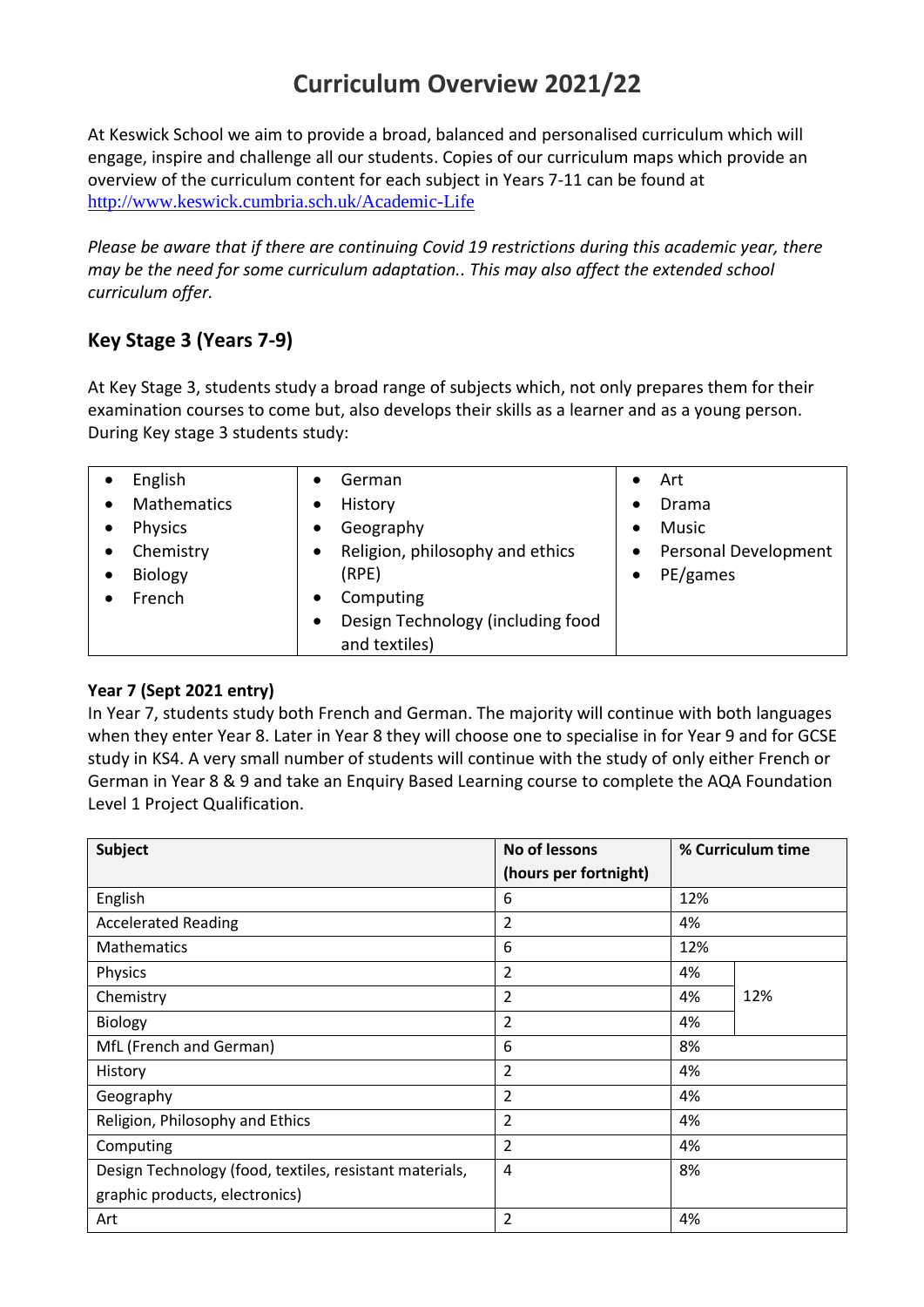| Music                       |           | 4% |
|-----------------------------|-----------|----|
| Drama                       |           | 4% |
| Physical Education/games    | 4         | 8% |
| <b>Personal Development</b> |           | 4% |
|                             | Total: 50 |    |

The extended school curriculum also gives KS3 students extra opportunities to extend their learning (see below).

#### **Year 8 (Sept 2020 entry)**

In Year 8 most students study both French and German and later in Year 8 will choose one to specialise in for Year 9 and for GCSE study in KS4. A small number of students will continue with the study of only either French or German in Year 8 and 9 and take an Enquiry Based Learning course to complete the AQA Foundation Level 1 Project Qualification.

| <b>Subject</b>                                          | No of lessons         | % Curriculum time |     |
|---------------------------------------------------------|-----------------------|-------------------|-----|
|                                                         | (hours per fortnight) |                   |     |
| English                                                 | 6                     | 12%               |     |
| Mathematics                                             | 6                     | 12%               |     |
| Physics                                                 | $\overline{2}$        | 4%                |     |
| Chemistry                                               | 2                     | 4%                | 12% |
| Biology                                                 | 2                     | 4%                |     |
| French (or EBL*)                                        | 4                     | 8%                |     |
| German 9or EBL*)                                        | 4                     | 8%                |     |
| History                                                 | $\overline{2}$        | 4%                |     |
| Geography                                               | $\overline{2}$        | 4%                |     |
| Religion, Philosophy and Ethics                         | 2                     | 4%                |     |
| Computing                                               | $\overline{2}$        | 4%                |     |
| Design Technology (food, textiles, resistant materials, | $\overline{4}$        | 8%                |     |
| graphic products, electronics)                          |                       |                   |     |
| Art                                                     | $\overline{2}$        | 4%                |     |
| <b>Music</b>                                            | $\overline{2}$        | 4%                |     |
| Drama                                                   | 2                     | 4%                |     |
| Physical Education/games                                | $\overline{4}$        | 8%                |     |
| Personal Development                                    | $\overline{2}$        | 4%                |     |
|                                                         | Total: 50             |                   |     |

The extended school curriculum also gives KS3 students extra opportunities to extend their learning (see below)

#### **Year 9 (Sept 2019 entry)**

In Year 9 most students study both French and German. A small number continue with the study of only either French or German as they have from the start of Year 8. They also take an Enquiry Based Learning course to complete the AQA Foundation Level 1 Project Qualification.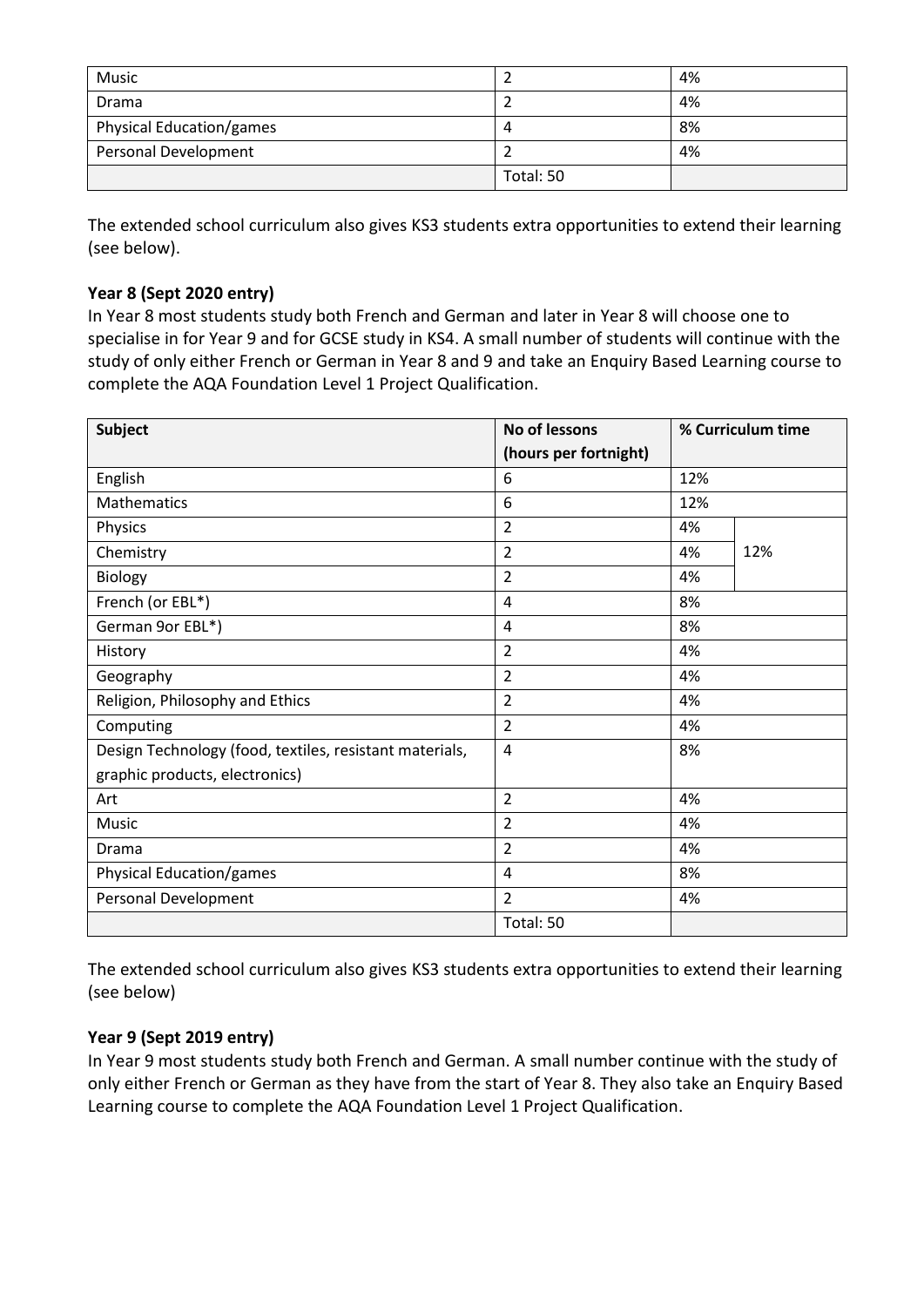| <b>Subject</b>                                          | No of lessons         | % Curriculum time |     |  |
|---------------------------------------------------------|-----------------------|-------------------|-----|--|
|                                                         | (hours per fortnight) |                   |     |  |
| English                                                 | 6                     | 12%               |     |  |
| Mathematics                                             | 6                     | 12%               |     |  |
| Physics                                                 | $\overline{2}$        | 4%                |     |  |
| Chemistry                                               | $\overline{2}$        | 4%                | 12% |  |
| <b>Biology</b>                                          | $\overline{2}$        | 4%                |     |  |
| French (or EBL*)                                        | 4                     | 8%                |     |  |
| German (or EBL*)                                        | 4                     | 8%                |     |  |
| History                                                 | 3                     | 6%                |     |  |
| Geography                                               | 3                     | 6%                |     |  |
| Religion, Philosophy and Ethics                         | 2                     | 4%                |     |  |
| Computing                                               | $\overline{2}$        | 4%                |     |  |
| Design Technology (food, textiles, resistant materials, | $\overline{4}$        | 8%                |     |  |
| graphic products, electronics)                          |                       |                   |     |  |
| Art                                                     | $\overline{2}$        | 4%                |     |  |
| Music                                                   | $\overline{2}$        | 4%                |     |  |
| Drama                                                   | $\overline{2}$        | 4%                |     |  |
| Physical Education/games                                | 4                     | 8%                |     |  |
|                                                         | Total: 50             |                   |     |  |

The extended school curriculum also gives KS3 students extra opportunities to extend their learning (see below)

## **Key Stage 4**

At Key Stage 4 students study a broad range of subjects leading to Level 2 qualifications at the end of a two year course. There are also options students to study vocational courses.

All students follow a core curriculum comprised of:

- English Language (5 hours a fortnight)
- English Literature (5 hours a fortnight)
- Mathematics (7 hours a fortnight)
- Science, with one of the following routes determined by the science department:
	- $\geq$  3 separate GCSEs in biology, chemistry and physics (14 hours per fortnight). The majority of students follow this course OR
	- $\triangleright$  a 2 GCSE combined science course in which all three sciences are studied (9 hours per fortnight).
- Games: non-examined (2 hours a fortnight)
- Personal Development, non-examined, including: health, relationships/sexual education, careers, personal finance and religious studies (2 hours a fortnight)

Depending on their pathway, students have a choice of one or more remaining subjects: geography, history, French, German, philosophy and ethics, computer science, design technology, design technology: fashion and textiles (Year 10 only), business studies, music, art and design, and physical education.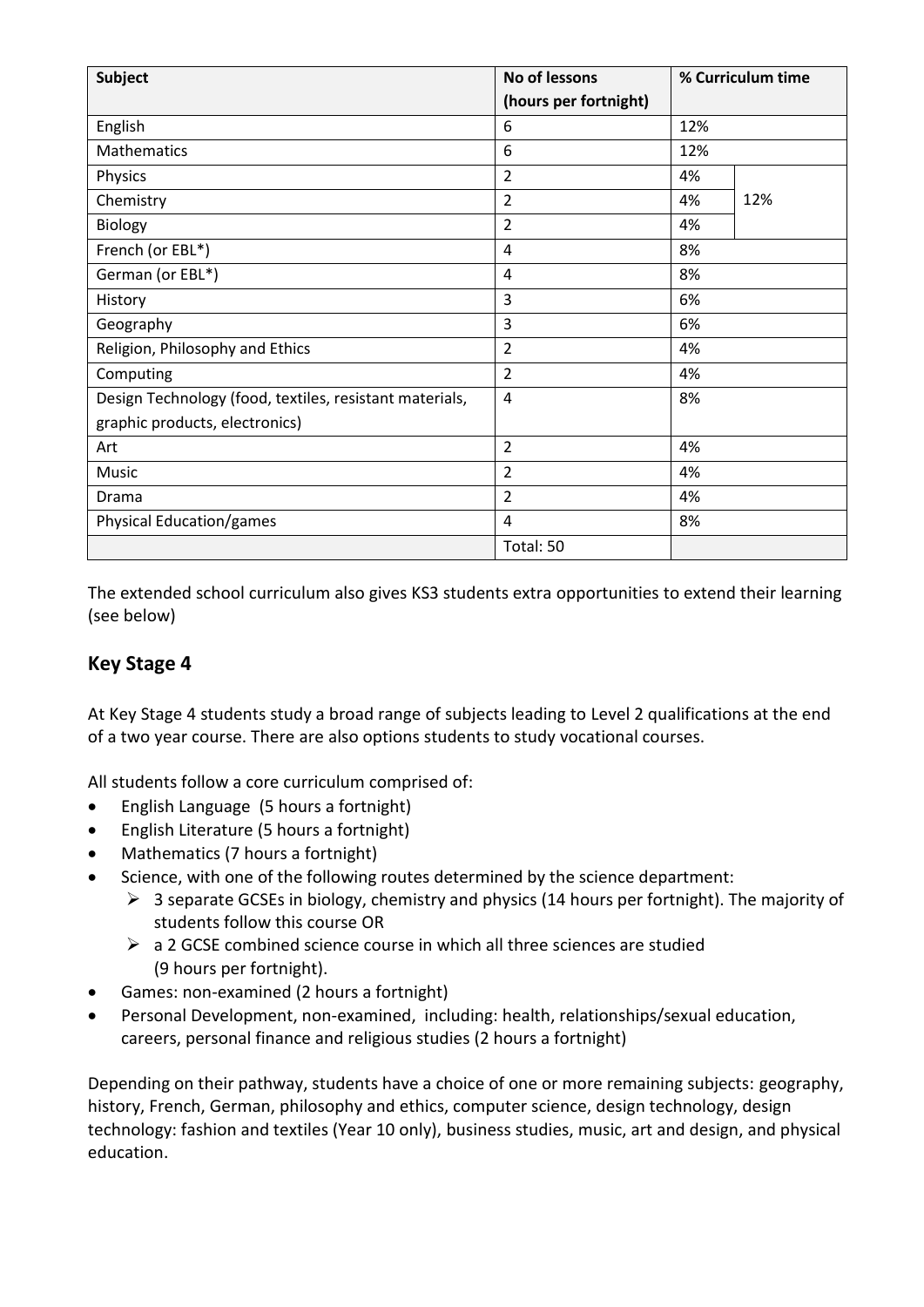We also offer the following vocational courses: WJEC (Eduqas) Events Operations, WJEC (Eduqas) Hospitality and Catering, AQA Tech Award in Performing Arts, and OCR Cambridge Nationals Level 1/2 Certificate in Creative iMedia.

Non-core subjects each receive 5 hours of lessons per fortnight.

Students also follow a pathway to ensure they are challenged but also able to cope with the demands of GCSE/vocational courses. From September 2019, all students who show potential during KS3 to achieve at least a grade 4 in a MfL (approx 80%), study either French or German leading to the English Baccalaureate (EBacc)\*

\**Due to Covid, this figure may be slightly lower for Year 10 in Sept 2021*

#### **EBacc Pathway (green pathway)**

Students study: English Language and Literature, mathematics, separate sciences (3GCSEs), a modern foreign language (French or German), history or geography and one other subject. Some students are on a modified green pathway where they study separate sciences and history or geography but do not take a MfL.

### **Partial EBacc Pathway (orange pathway)**

Students study: English Language and Literature, mathematics, combined science (2 GCSEs), history or geography and three other subjects.

A small number of students are on a modified orange pathway where they study combined science, history or geography as well as a MfL.

The extended school curriculum also gives KS4 students extra opportunities to extend their learning (see below).

We offer a wide choice of options and students work with staff, including the Head of Careers and an Inspira careers advisor to identify courses, which will support their career aspirations and offer them the best opportunities for success as individuals. Careers education and guidance forms part of the personal development programme for students from Years 8 – 11 and includes talks, videos and visiting speakers. Individual appointments and parents' evenings provide support at each transition point. Additionally, Year 10 students undertake a week of work experience during the summer term.

## **Key Stage 5 (2020/21)**

Keswick School Sixth Form offers an equally eclectic collection of courses to satisfy each students' needs, ranging from traditional subjects to new, exciting opportunities available for the first time in Key Stage 5.

Keswick School's Sixth Form offers courses that lead students on to the next stage of education post 16 to enable them to:

- study advanced level courses and go on to university or college in two years' time;
- to study advanced level courses and look for employment when they are 18+

Following advanced level courses, the great majority of them go on to higher education Students meeting the entry requirements take 3 A levels, and we see the EPQ as a way of giving our students an extra edge in their applications. A small number of students may take 4 advanced level